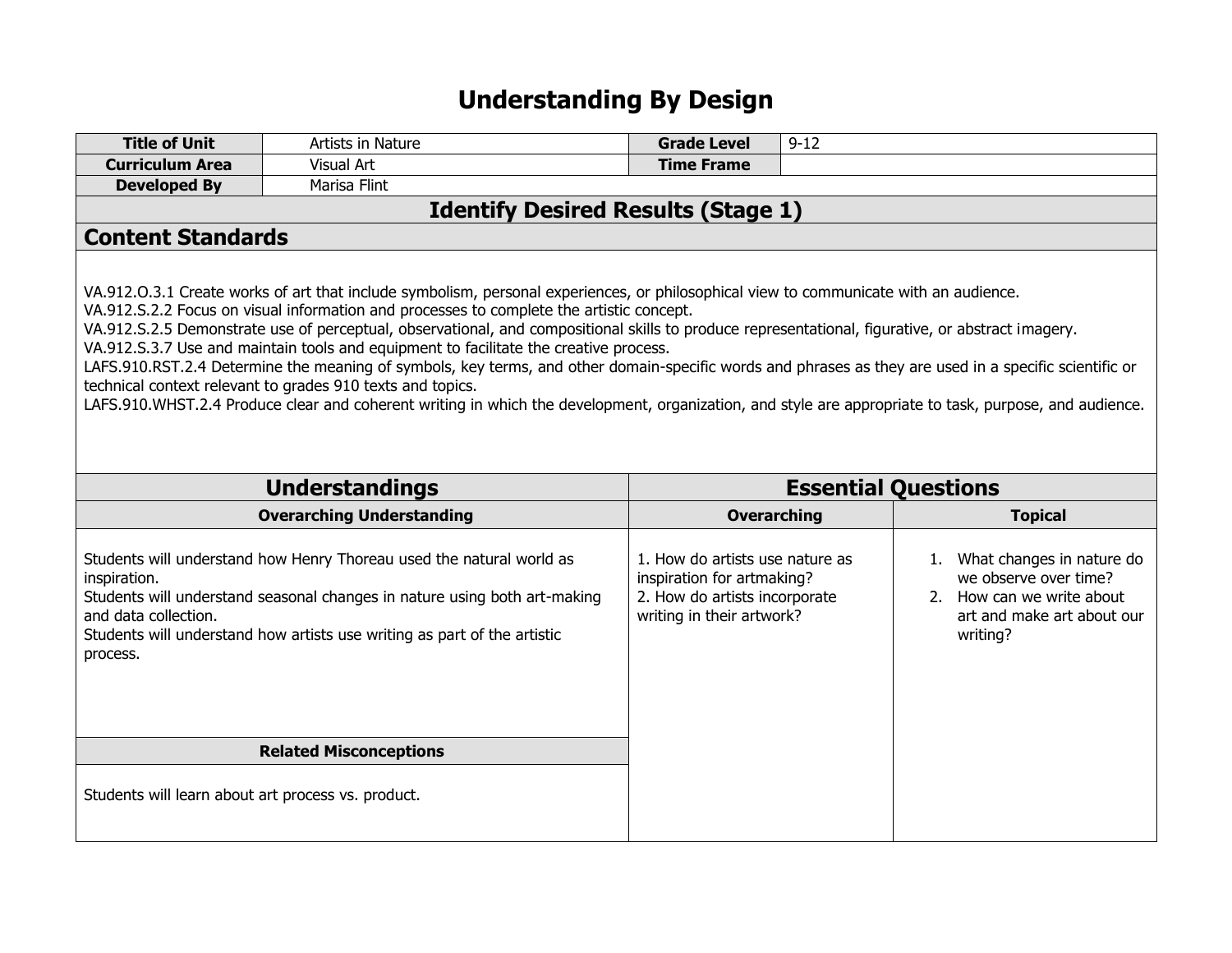| <b>Knowledge</b><br>Students will know                                                                                                                                                                                                   |                                                                                                                                                                                                                             | <b>Skills</b><br>Students will be able to                                                                                                                                                              |  |  |  |
|------------------------------------------------------------------------------------------------------------------------------------------------------------------------------------------------------------------------------------------|-----------------------------------------------------------------------------------------------------------------------------------------------------------------------------------------------------------------------------|--------------------------------------------------------------------------------------------------------------------------------------------------------------------------------------------------------|--|--|--|
|                                                                                                                                                                                                                                          |                                                                                                                                                                                                                             |                                                                                                                                                                                                        |  |  |  |
| 1. How to use nature as inspiration to make art.<br>How to choose and utilize appropriate media to use in observational<br>2.<br>drawing and painting.<br>3. How to collect data including temperature, humidity level, and<br>daylight. |                                                                                                                                                                                                                             | 1. Record data in their field journals.<br>Make observational sketches of natural objects.<br>2.<br>Use sketches and photographs to make art.<br>3.<br>Write about their observations of nature.<br>4. |  |  |  |
| <b>Assessment Evidence (Stage 2)</b>                                                                                                                                                                                                     |                                                                                                                                                                                                                             |                                                                                                                                                                                                        |  |  |  |
| <b>Performance Tasks</b>                                                                                                                                                                                                                 |                                                                                                                                                                                                                             |                                                                                                                                                                                                        |  |  |  |
|                                                                                                                                                                                                                                          |                                                                                                                                                                                                                             | 1. Students will make weekly recordings of temperature, humidity level, and daylight hours in their sketchbook journals.                                                                               |  |  |  |
|                                                                                                                                                                                                                                          |                                                                                                                                                                                                                             | 2. Students will make drawings of a chosen location or object in nature over time, recording the changes they observe.                                                                                 |  |  |  |
| 3. Students will write reflections on observed changes.                                                                                                                                                                                  |                                                                                                                                                                                                                             |                                                                                                                                                                                                        |  |  |  |
|                                                                                                                                                                                                                                          |                                                                                                                                                                                                                             | 4. Students will write American sentences using nature as a subject, choosing one to incorporate into a finished artwork.                                                                              |  |  |  |
|                                                                                                                                                                                                                                          |                                                                                                                                                                                                                             |                                                                                                                                                                                                        |  |  |  |
|                                                                                                                                                                                                                                          |                                                                                                                                                                                                                             |                                                                                                                                                                                                        |  |  |  |
| <b>Other Evidence</b>                                                                                                                                                                                                                    |                                                                                                                                                                                                                             |                                                                                                                                                                                                        |  |  |  |
| Sketchbook journals, writing samples, finished artwork, artist's statement                                                                                                                                                               |                                                                                                                                                                                                                             |                                                                                                                                                                                                        |  |  |  |
| <b>Learning Plan (Stage 3)</b>                                                                                                                                                                                                           |                                                                                                                                                                                                                             |                                                                                                                                                                                                        |  |  |  |
| Where are your students headed? Where have<br>they been? How will you make sure the<br>students know where they are going?                                                                                                               | Teacher will assess students' drawing skills and prior knowledge of Thoreau at the start of the<br>unit. Teacher will share artists' field journals to show how artists record nature and how it<br>inspires artists' work. |                                                                                                                                                                                                        |  |  |  |
| How will you hook students at the beginning of<br>the unit?                                                                                                                                                                              |                                                                                                                                                                                                                             | Teacher will show nature-themed artwork by both master and contemporary artists.                                                                                                                       |  |  |  |
| What events will help students experience and<br>explore the big idea and questions in the unit?<br>How will you equip them with needed skills and<br>knowledge?                                                                         |                                                                                                                                                                                                                             | Going outside to do observational drawings will give the students the opportunity to explore the<br>natural world and choose what interests them to explore in their artmaking.                        |  |  |  |
| How will you cause students to reflect and<br>rethink? How will you guide them in rehearsing,<br>revising, and refining their work?                                                                                                      |                                                                                                                                                                                                                             | Students will reflect on the process and their artwork in their writing. Students will participate in<br>group critiques of artwork and can use that feedback to refine their artwork.                 |  |  |  |